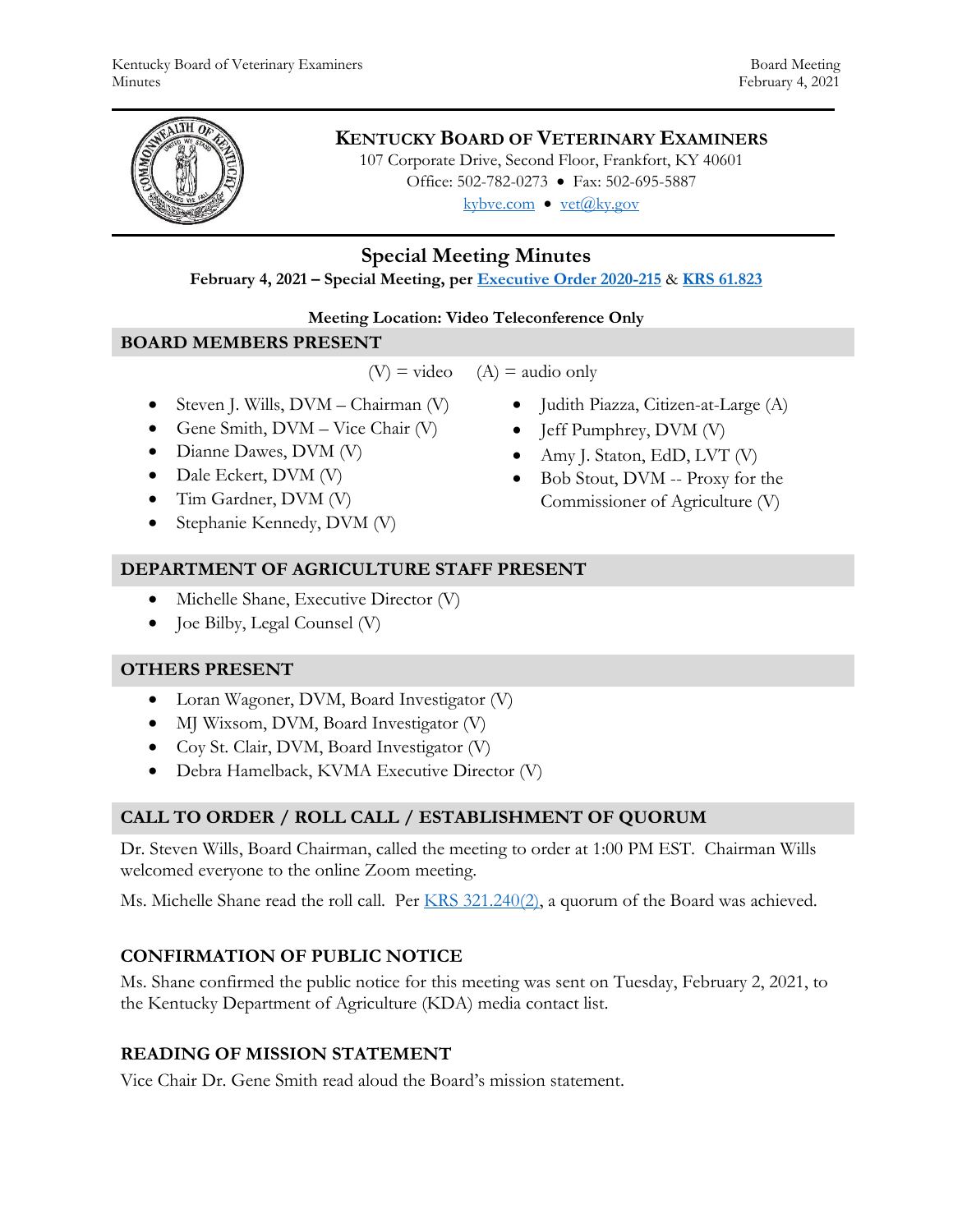#### **NEW BOARD MEMBER(S)**

#### **Oath of Office**

New Board Member Dr. Dianne Dawes-Torre was sworn into office by Mr. Bilby.

Board Members and staff introduced themselves. Dr. Tim Gardner joined the meeting at 1:06 pm.

#### **ANNUAL ELECTION OF CHAIR AND VICE CHAIR**

Per [KRS 321.240\(](https://apps.legislature.ky.gov/law/statutes/statute.aspx?id=45333)1), the Board held annual elections for the Chairmanship and Vice Chairmanship.

**A MOTION** was made by Ms. Amy Staton to nominate and elect Dr. Steven Wills. The motion, seconded by Dr. Tim Gardner, passed by a majority show of hands.

**A MOTION** was made by Dr. Jeff Pumphrey to nominate and elect Dr. Gene Smith as Vice Chairman. The motion, seconded by Ms. Staton, passed by a majority show of hands.

#### **CONSENT AGENDA**

- Board Meeting Minutes from December 3, 2020
- Budget Expenditures since 12/3 meeting
- Applications Committee Report on New Applications
- Applications Committee Report on New CE Requests
- Approval of Board Per Diem

**A MOTION** was made by Dr. Gardner to approve the Consent Agenda. The motion, seconded by Dr. Dale Eckert, passed by a majority show of hands.

#### **Budget**

The budget expenditures and revenue approved are summarized for F.Y. 2021, July 1, 2020, through January 26, 2021, as follows:

- Receipts =  $$524,805$
- Expenditures =  $$228,674$
- Current Balance  $= $1,295,924$

Applications Committee Reports.

- Report on New Applications
- Report on New CE Requests

The Applications Committee Reports are as follows in Table 1: Approved Applicants for Licensure and Certification, and Table 2: Approved CE Requests. The Board approved 31 veterinarian and 16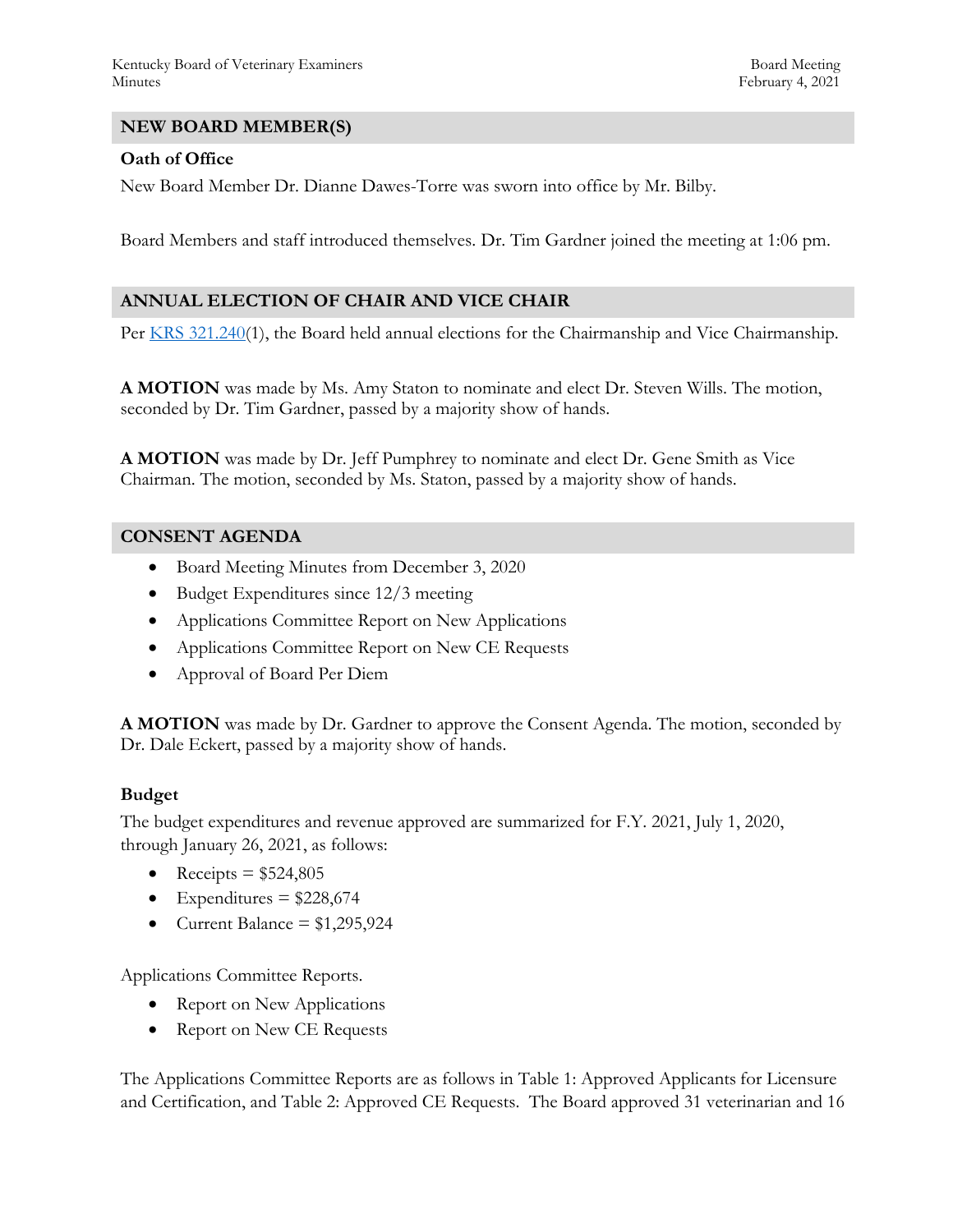veterinary technician applications. The Board approved CE requests for 31.75 hours of CE for veterinarians and 17.25 hours of CE for veterinary technicians.

| Table 1: Approved Applicants for Licensure and Certification |                   |                  |                       |               |  |
|--------------------------------------------------------------|-------------------|------------------|-----------------------|---------------|--|
| Line<br>No.                                                  | <b>First Name</b> | <b>Last Name</b> | <b>License Type</b>   | App. Type     |  |
| 1                                                            | Tyler P.          | Aschbrenner      | Veterinarian          | Reinstatement |  |
| $\overline{2}$                                               | Whitney L.        | Bell             | Veterinarian          | <b>New</b>    |  |
| $\overline{3}$                                               | Morgan L.         | <b>Brems</b>     | Veterinarian          | Endorsement   |  |
| $\overline{4}$                                               | Dixie J.          | Burner           | Veterinarian          | Endorsement   |  |
| 5                                                            | Caitlyn           | Carroll          | Veterinarian          | Endorsement   |  |
| 6                                                            | Emily M.          | Crowl            | Veterinarian          | Endorsement   |  |
| 7                                                            | Molly M.          | Evely            | Veterinarian          | <b>New</b>    |  |
| 8                                                            | Sally A.          | Farnsworth       | Veterinarian          | Endorsement   |  |
| 9                                                            | Scott B.          | Fleming          | Veterinarian          | Reinstatement |  |
| 10                                                           | Jacob T.          | Goodin           | Veterinarian          | Endorsement   |  |
| 11                                                           | Elizabeth B.      | Griffin Tietjens | Veterinarian          | Endorsement   |  |
| 12                                                           | Jose L.           | Guevara          | Veterinarian          | Endorsement   |  |
| 13                                                           | Kristen N.        | Hillard          | Veterinarian          | Endorsement   |  |
| 14                                                           | Mary E.           | Hudson           | Veterinarian          | Reinstatement |  |
| 15                                                           | Brian C.          | Hurley           | Veterinarian          | Endorsement   |  |
| 16                                                           | Katharine A.      | Johansen         | Veterinarian          | Endorsement   |  |
| 17                                                           | Jacqueline A.     | Jones            | Veterinarian          | New           |  |
| 18                                                           | Courtney B.       | Karriker         | Veterinarian          | <b>New</b>    |  |
| 19                                                           | P. Alan           | Langill          | Veterinarian          | Endorsement   |  |
| 20                                                           | Siobhan B.        | McAuliffe        | Veterinarian          | Endorsement   |  |
| 21                                                           | Elizabeth S.      | Mullins          | Veterinarian          | Reinstatement |  |
| 22                                                           | Kristen E.        | Near             | Veterinarian          | Reinstatement |  |
| 23                                                           | Shari B.          | O'Neill          | Veterinarian          | Endorsement   |  |
| 24                                                           | Thomas G.         | Shemwell         | Veterinarian          | Reinstatement |  |
| 25                                                           | Elizabeth A.M.    | Shines           | Veterinarian          | Endorsement   |  |
| 26                                                           | Loryn A.          | Smith            | Veterinarian          | Endorsement   |  |
| 27                                                           | Whitney E.        | Vaccari          | Veterinarian          | Endorsement   |  |
| 28                                                           | Fatima S.         | Wazir            | Veterinarian          | Reinstatement |  |
| 29                                                           | Amanda M.         | Whitney-Holmes   | Veterinarian          | Endorsement   |  |
| 30                                                           | Pamela S.         | Williams         | Veterinarian          | Reinstatement |  |
| 31                                                           | Amanda M.         | Wilson           | Veterinarian          | Endorsement   |  |
| 32                                                           | Sarah J.M.        | <b>Bobbitt</b>   | Veterinary Technician | Endorsement   |  |
| 33                                                           | Carolyn D.        | Cabot            | Veterinary Technician | Endorsement   |  |
| 34                                                           | Alexandra R.      | Conrow           | Veterinary Technician | Endorsement   |  |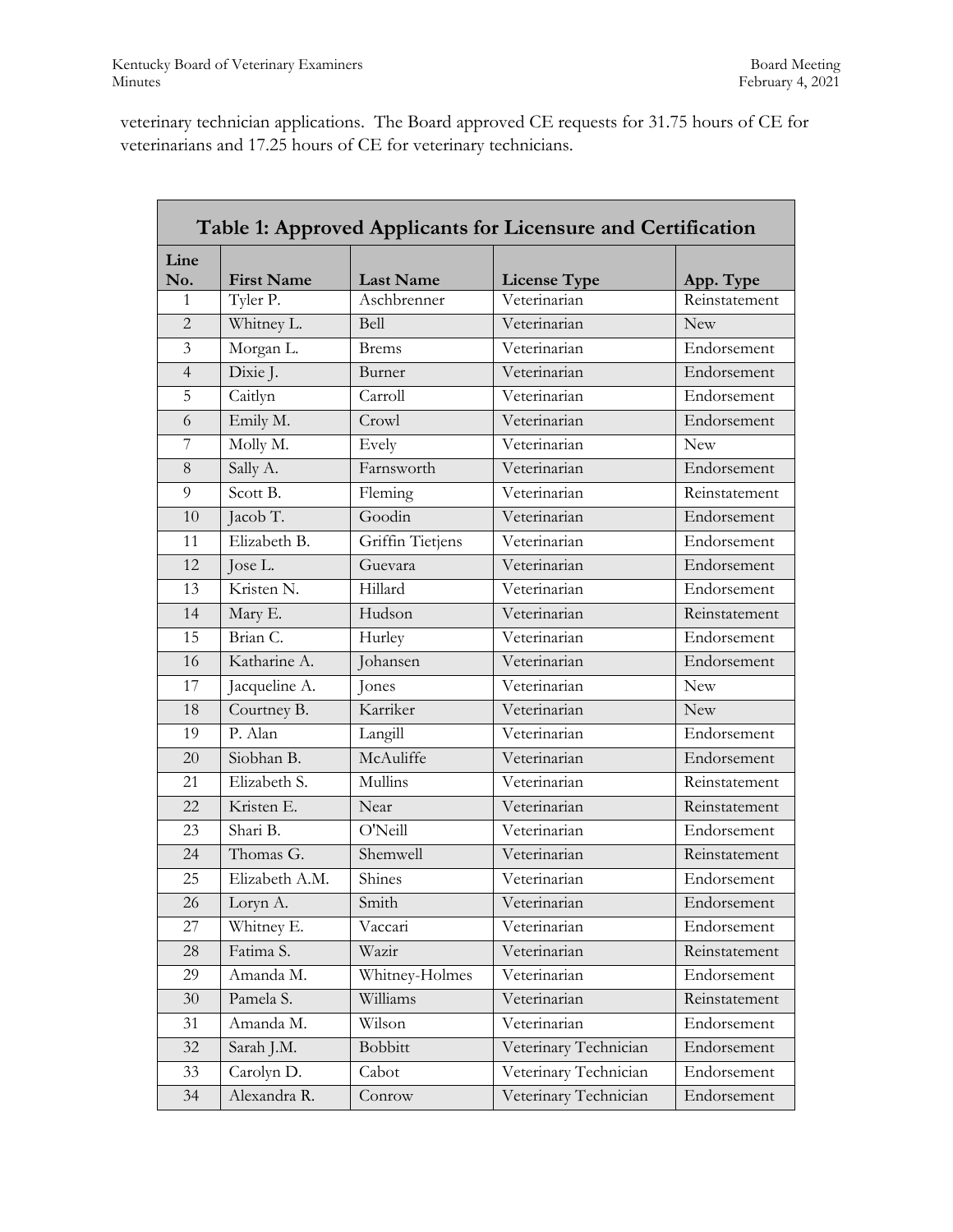| Line<br>No. | <b>First Name</b> | <b>Last Name</b> | <b>License Type</b>   | App. Type   |
|-------------|-------------------|------------------|-----------------------|-------------|
| 35          | Jennifer A.       | Davis            | Veterinary Technician | <b>New</b>  |
| 36          | Misty             | Hacker           | Veterinary Technician | <b>New</b>  |
| 37          | Megan N.          | Huber            | Veterinary Technician | <b>New</b>  |
| 38          | Bobbi Sue         | Marlowe-Cox      | Veterinary Technician | Endorsement |
| 39          | Shannon K.        | McGowan          | Veterinary Technician | <b>New</b>  |
| 40          | Margo A.          | Mooney           | Veterinary Technician | Endorsement |
| 41          | Marissa D.        | Morris           | Veterinary Technician | <b>New</b>  |
| 42          | Elizabeth A.      | Schaffner        | Veterinary Technician | <b>New</b>  |
| 43          | Claire J.         | Schmitt          | Veterinary Technician | <b>New</b>  |
| 44          | Suzanne M.        | Sheehan          | Veterinary Technician | Endorsement |
| 45          | Kelli J.          | <b>Styles</b>    | Veterinary Technician | Endorsement |
| 46          | Katlyn M.         | Warndorf         | Veterinary Technician | <b>New</b>  |
| 47          | Joy N.            | Winstead         | Veterinary Technician | Endorsement |

| <b>Table 2: Approved CE Requests</b>                                                           |                                         |                              |                            |                                               |  |
|------------------------------------------------------------------------------------------------|-----------------------------------------|------------------------------|----------------------------|-----------------------------------------------|--|
|                                                                                                |                                         | <b>CE Hours</b><br>Requested |                            |                                               |  |
| <b>Course Title</b>                                                                            | Sponsor / Provider                      | <b>Vet</b>                   | <b>Vet</b><br><b>Techs</b> | Date of<br>Program(s)                         |  |
| ATA Webinar Series - Safe Horse Trailers                                                       | Animal Transport<br>Association         | 1.5                          |                            | 10/29/2020                                    |  |
| ISDVMA Sled Dog Vet Training Seminar                                                           | <b>BluePearl Veterinary</b><br>Partners | 12                           |                            | $3/2 - 4/2021$                                |  |
| Wine, Cheese, and ECGs - Basic<br>Interpretation of ECG's and Identification<br>of Arrhythmias | CareCenter                              | 1.5                          | 1.5                        | 2/17/2021                                     |  |
| Extractions in Dogs & Cats: Indications<br>and Techniques                                      | Cincinnati VMA                          | $\mathcal{L}$                | $\mathcal{L}$              | 1/26/2021                                     |  |
| 2021 10th Annual UK Equine Research<br>Showcase                                                | UK Gluck Equine<br>Research Center      | 5                            | 5                          | 1/5/2021<br>1/19/2021<br>2/2/2021<br>2/9/2021 |  |
| Fifth Tex Cauthen Seminar                                                                      | UK Gluck Equine<br>Research Center      | 6.75                         | 6.75                       | 1/24/2021                                     |  |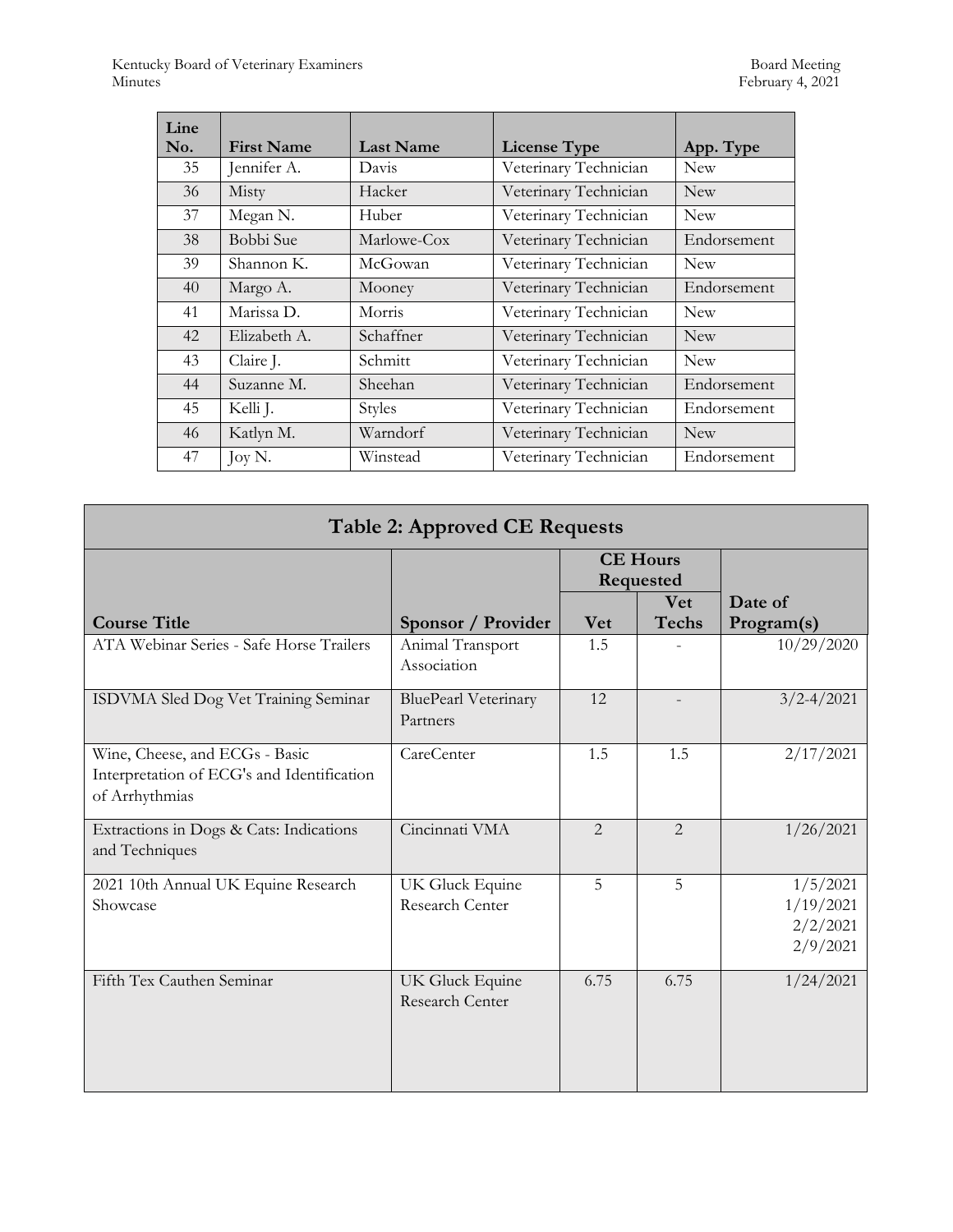|                                             |                    | <b>CE Hours</b> |  | Date of    |
|---------------------------------------------|--------------------|-----------------|--|------------|
| <b>Course Title</b>                         | Sponsor / Provider | Requested       |  | Program(s) |
| University of Kentucky Department of        | UK Gluck Equine    |                 |  | 11/5/2020  |
| Veterinary Science Seminar Series: "The     | Research Center    |                 |  |            |
| Importance of Regulatory Medicine" with     |                    |                 |  |            |
| Dr. Katie Flynn                             |                    |                 |  |            |
|                                             |                    |                 |  |            |
| Common Causes of a Sick Small Ruminant      | UK Veterinary      |                 |  | 12/15/2020 |
| Animal Besides Parasites - Their Diagnosis, | Diagnostic Lab     |                 |  |            |
| Treatment and Prevention by Dr. Beth        |                    |                 |  |            |
| Johnson (OSV)                               |                    |                 |  |            |
|                                             |                    |                 |  |            |
| Be Successful on Purpose                    | Zoetis             |                 |  | 2/16/2021  |
|                                             |                    |                 |  |            |

### **BUSINESS AGENDA**

### **SARS-CoV-2 / COVID-19 Update and Discussion**

- COVID-19 Vaccine schedule moved to 1C
- Update on veterinarians being asked to administer vaccine federal government making inquiries, but supply is not there in Kentucky right now.

The Board discussed an update to the standing KBVE COVID-19 Orders. Given that Governor Beshear's E.O.s still stand and the pandemic is ongoing, the Board does not recommend changes from the current protocols.

### **BUDGET MATTERS**

### **Allotment Increase Request update**

In November 2020, the Board submitted a request to State Budget Director Mr. John Hicks, asking to increase the annual KBVE allotment for the current fiscal year in order to accommodate expenditures approved by the Board, including database upgrades, hiring of new inspectors, and staffing assistance. The request was approved by the State Budget Office through F.Y. 2021, increasing the KBVE allotment from \$275,000 to \$525,000.

### **F.Y. 2022 Kentucky General Assembly Budget**

The F.Y. 2022 budget introduced by Governor Andy Beshear included the allotment increase for KBVE that was approved for F.Y. 2021. However, the budget bill is under negotiation in the Kentucky House and Senate, and the allotment increase is not guaranteed to remain in place.

### **Long-term Temp Assistance**

KBVE needs additional office help to process applications, paperwork, and database entry. The temp who worked with Ms. Shane at the end of last year demonstrated that there is enough Board Office work to employ a fulltime staff person. The current contract with KDA allows the hiring of a temp at cost through a temp agency to the Board.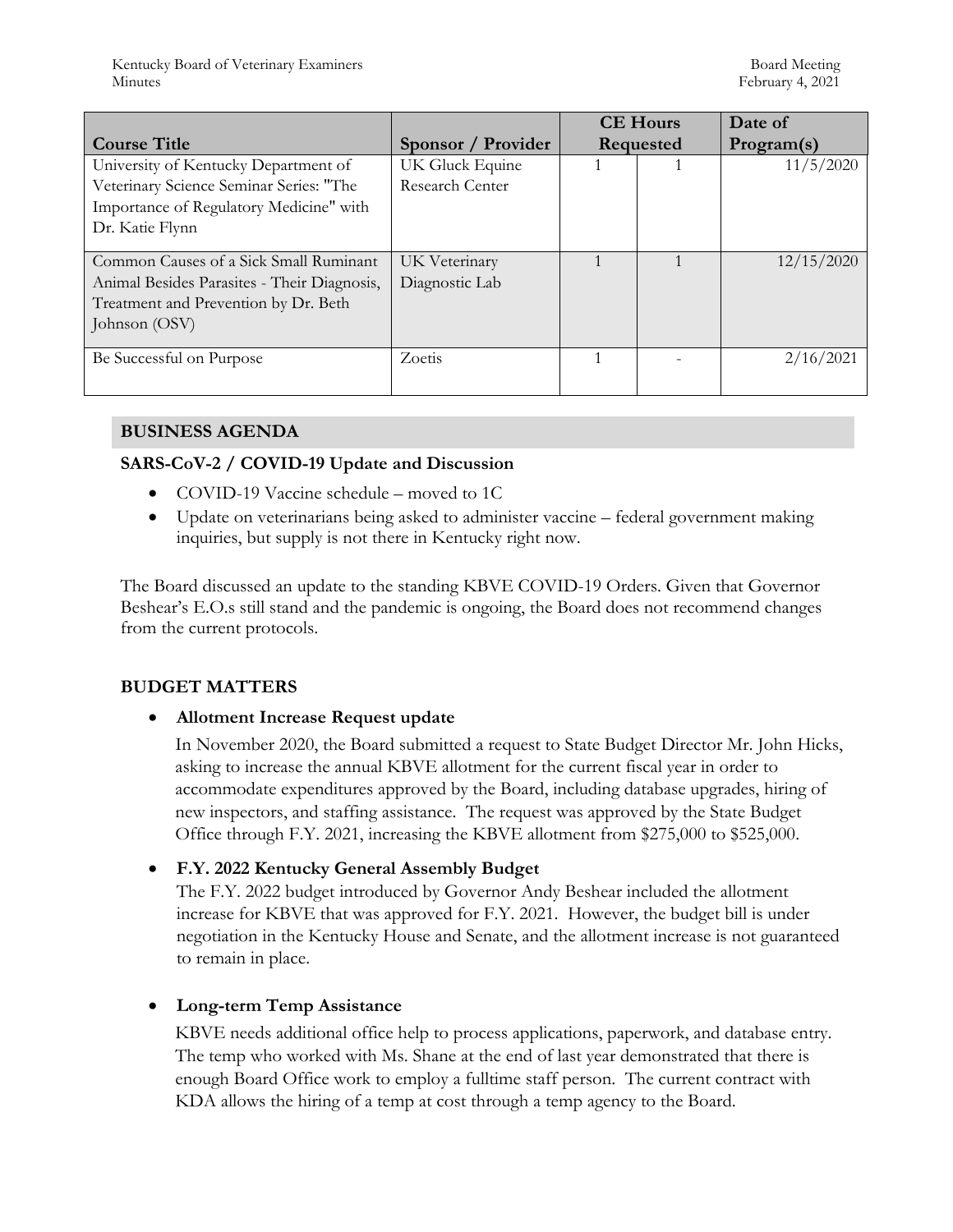**A MOTION** was made by Dr. Smith to approve the hiring of a part-time temp not to exceed 30/hr week at a cost of \$16/hr including expenses to the temp hiring agency, and additional funds to KDA for office space and IT equipment per the administrative services contract rate. The motion, seconded by Ms. Judith Piazza, passed unanimously by voice vote.

### **OLD BUSINESS**

**Veterinarian and Veterinary Technician Licensure Renewal Update**

277 licensees did not renew

- o 249 were veterinarians, and 168 of those list an out-of-state mailing address
- o 28 were veterinary technicians, and six (6) of those list an out-of-state mailing address
- o To date, eight (8) veterinarians and two (2) veterinary technicians have applied to reinstate their license that expired November 30, 2020

Chairman Wills thanked the Applications Committee for their hard work reviewing audited licensees this cycle, as there were more than 300 licenses to review.

For veterinarians, there was broad puzzlement from licensees re online question 11/paper form question 13, i.e.,

In 2020, the Kentucky Board of Veterinary Examiners promulgated a new set of administrative regulations. What is the citation for these new regulations, and where can you find copies? Be sure to familiarize yourself with the new regulations, and read the full Code of Ethics for your profession.

There were a high number of calls and emails to the Board Office asking "What are regulations?" and "What is a citation?" The Board agreed that given the responses, there needs to be more outreach and education to licensees on this topic, starting at the graduate level. Efforts are currently underway with Auburn, but may be expanded to other schools who feed a lot of graduates to Kentucky as well as current licensees.

Dr. Bob Stout mentioned that a few years ago KVMA put out a "Blue Book" which listed contact information for Kentucky veterinarians, and included the statutes and regulations for easy reference. Although the KBVE has a downloadable PDF on the Board website, as well as links to individual statutes and regulations hosted on the LRC website, the Board may consider working with KVMA to publish an updated version of the Blue Book.

#### **AAVSB Update**

Call for Nominations. There are several open positions with AAVSB Committees. Chairman Wills asked Board Members to review these opportunities and consider signing up to represent Kentucky on the national stage.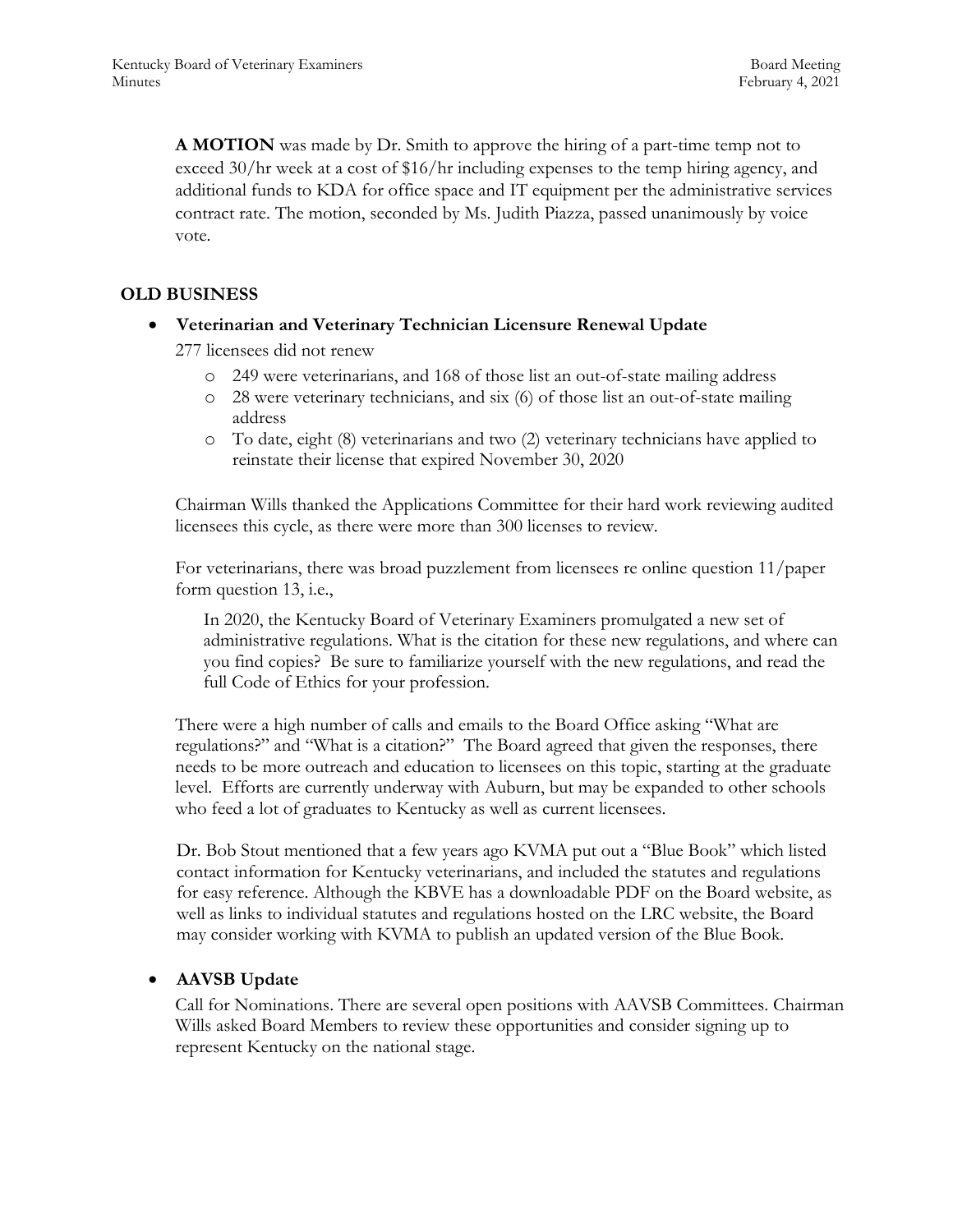### **Industrial Hemp/Cannabis.**

Chairman Wills directed Board Members to review the materials provided in the Board packet, and optionally attend the recommended cannabis course offerings from AVMA. Board members who submit receipts may be reimbursed for attending these courses.

### **LICENSURE STATUS REPORT**

- **Veterinarians.** 2,391 Active licenses, up 34 licenses from the last report, and down 158 from the same time period in 2020; there are also currently 37 Inactive veterinarian licenses and one (1) Special Permit. Eleven (11) veterinarians retired their licenses. The following veterinarians were reported deceased since the December 3, 2020, meeting of the Board:
	- o Scott D. Bennett, DVM deceased 06/04/2020
	- o Mary A.L. Turner, DVM deceased 01/10/2021
- **Veterinary Technicians.** 449 Active licenses, up 17 licenses from the last report, and up 21 licenses from the same time period in 2020; there are also currently ten (10) Inactive veterinary technician license. Two (2) veterinary technicians retired their license.
- **Certified Animal Control Agencies**. 53 Active certificates, the same from the last report, and down five (5) from the same time period in 2020; and
- **Certified Animal Euthanasia Specialists**. 177 Active certificates, down eight (8) from the last report, and down 38 from the same period in 2020; there are also currently 14 Inactive animal euthanasia specialist certificates.

### **APPLICATIONS COMMITTEE REPORT**

- **Provisional Approvals.** Two applications were provisionally approved due to documents delayed from COVID; should these documents not be in good standing, the licensee would have their license revoked.
- **Reinstatements and disciplinary action**.
	- o 277 licensees who did not renew were sent Cease and Desist letters
	- o For the 81 licensees listing a Kentucky mailing address, if they apply for reinstatement, the Board decided to refer such applicants to the Complaints Screening Committee to explore penalties for the time they practiced without a license. Any such referral shall not delay the reinstatement application.

#### **WELLNESS COMMITTEE REPORT**

Ms. Piazza provided an update on the Wellness Report. Mr. Bilby and Ms. Shane provided supplementary information about case progress on two licensees.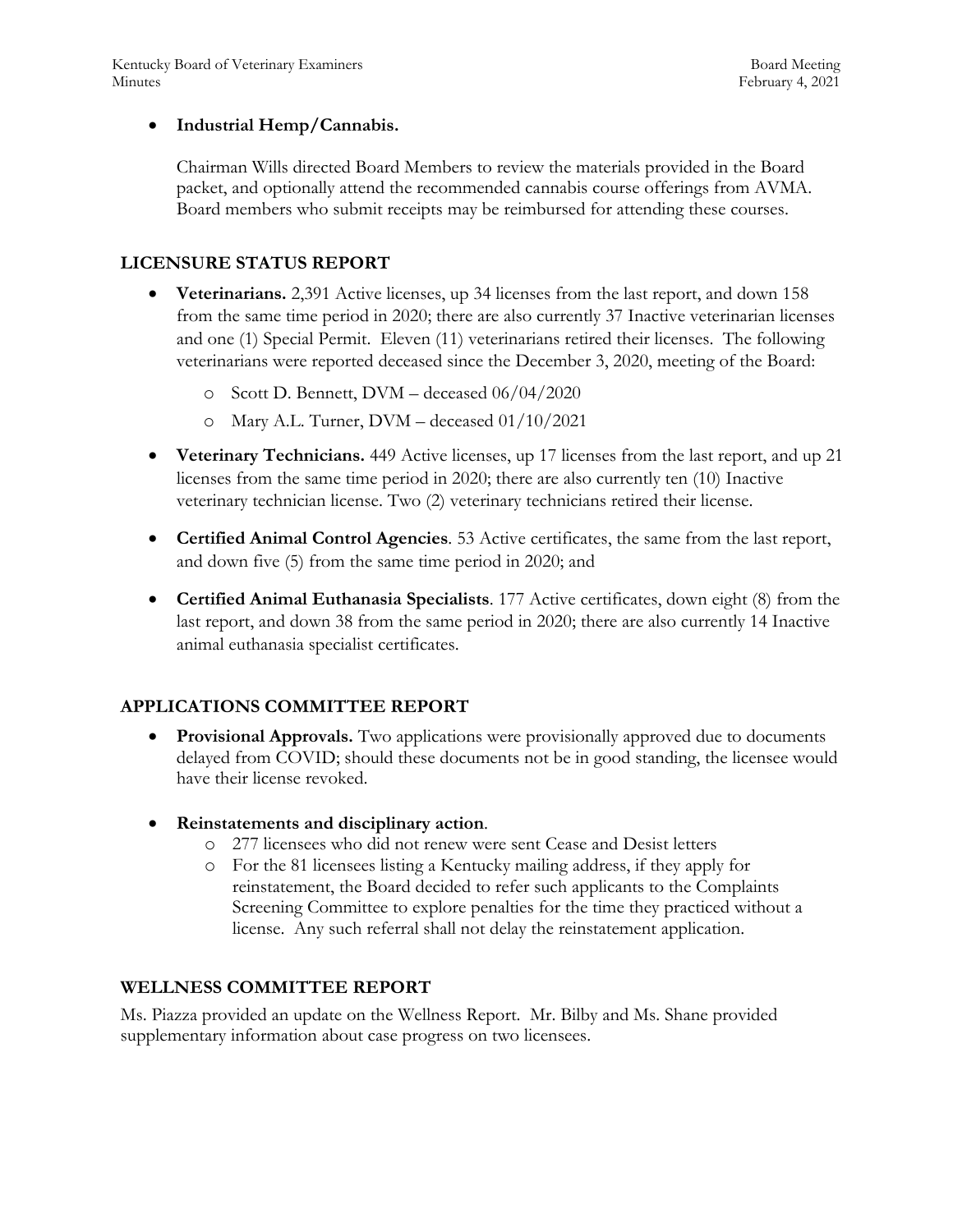### **GOVERNMENT AFFAIRS COMMITTEE**

 **Practice Act Review Update**. Chairman Wills proposed a timeline for review of the Act, as well as plans to coordinate the review with stakeholders, including feedback from the KVMA. Initial edits will focus on recommendations from both AVMA and AAVSB Practice Act Models. Chairman Wills plans to have a complete package for sponsorship by November. The Board should expect to discuss proposed revisions on the first group of statutes based on drafts sent out before the March meeting.

### **EDUCATION AND OUTREACH COMMITTEE**

 **Euthanasia Course Curriculum Update** Chairman Wills provided background to new Members on this initiative.

#### **Ketamine / other substances not allowable in shelters**

The Board and Investigators discussed this issue. Besides ketamine, in question are substances such as Xylazine and Rompine. While the 2020 [AVMA guidance on acceptable](https://www.avma.org/sites/default/files/2020-01/2020-Euthanasia-Final-1-17-20.pdf)  [euthanasia drugs](https://www.avma.org/sites/default/files/2020-01/2020-Euthanasia-Final-1-17-20.pdf) does mention some of these substances, according to this publication these drugs are not appropriate for cats, dogs, and other typical shelter animals. There is strong concern about the possibility of theft and abuse of ketamine and other drugs.

Chairman Wills directed that a letter be issued to County Judges (in counties where certified animal control agencies exist) detailing the non-allowable drugs. The letter should also include a reminder about  $201$  KAR 16:550, Section 1(6), the obligation to notify the KBVE within ten (10) days of a change in shelter management. Finally, no compounding of any kind should be occurring by non-veterinarian shelter employees and certified animal euthanasia specialists.

Further, Chairman Wills directed that, where possible, animal control agency contract or employee veterinarians should be reminded that prohibited drugs such as ketamine cannot be stored onsite at the shelter under the shelter's DEA Registration. Licensed veterinarians are authorized to transport controlled drugs from the DEA Registrant location to a shelter and use the drugs onsite, however the drugs must be transported back to the authorized storage location after daily use.

#### **INVESTIGATOR REPORTS**

Investigators Coy St. Clair, DVM and MJ Wixsom, DVM presented Periodic Shelter Inspection Reports for the following counties. Both inspectors noted an uptick of ketamine and other nonallowable substances in shelters. Given the increase of these substances in shelters, Investigator consultant C. Loran Wagoner, DVM recommends increasing shelter inspections to annual inspections rather than every other year.

- Allen County
- Barren County-Glasgow
- Bowling Green-Warren County
- Breckinridge County
- Butler County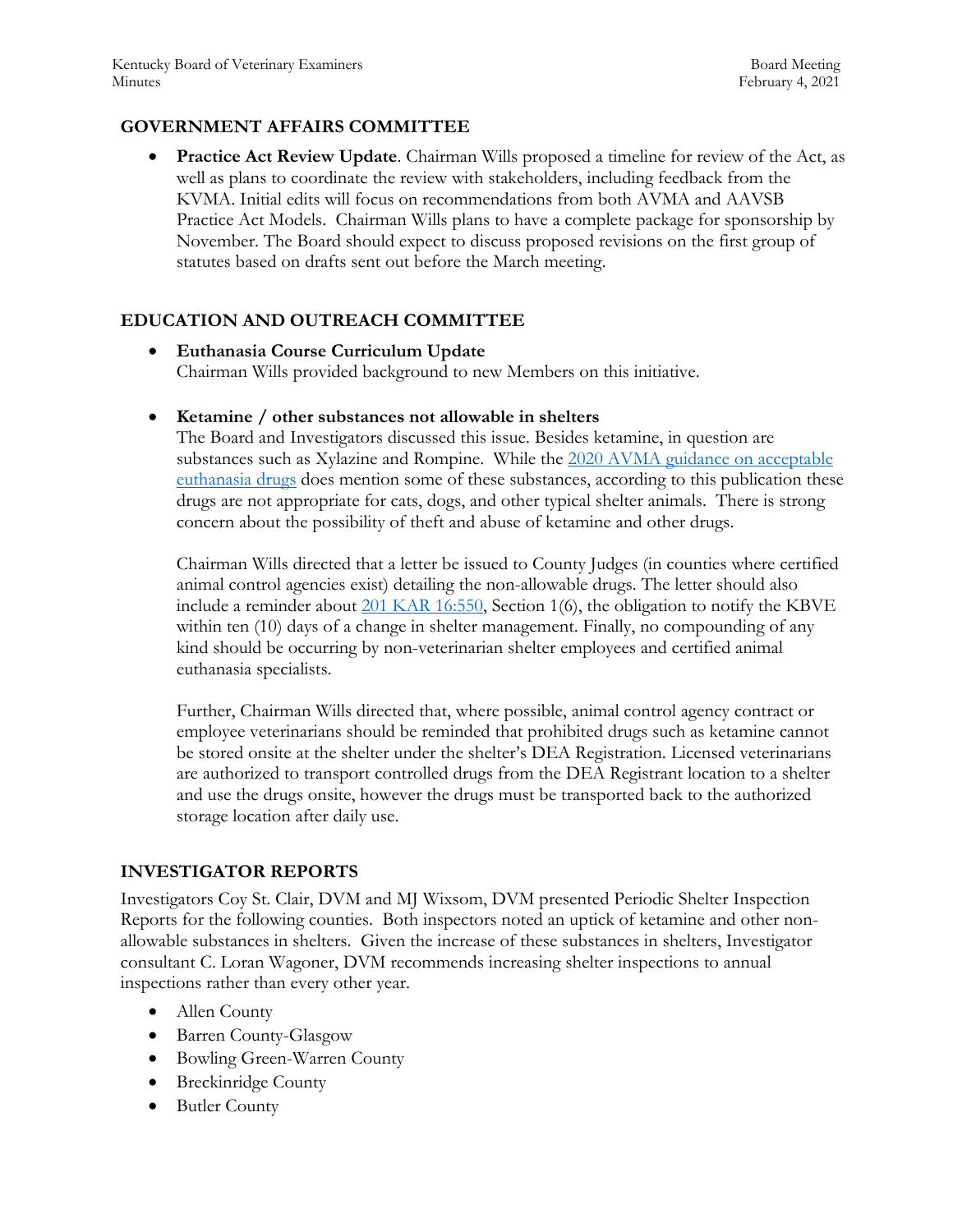Kentucky Board of Veterinary Examiners and the state of the Board Meeting Board Meeting Minutes February 4, 2021

- Christian County
- Crittenden County
- Hancock County
- Harlan County
- Knox-Whitley County
- Leslie County
- Laurel County
- Logan County
- Marion County
- Marshall County
- McCracken County
- Murray Calloway County
- Nelson County
- Pike County
- Pulaski County
- Taylor County

### **SALES REPORTS**

• Keeneland – January

#### **COMPLAINTS SCREENING COMMITTEE REPORT**

- **2018-21** monitoring Settlement Agreement
- **2019-11**  tabled
- **2019-13**  tabled
- $2019-15 -$  ongoing
- **2019-21**  monitoring Settlement Agreement
- **2019-37** monitoring Settlement Agreement
- **2020-05**  monitoring Settlement Agreement
- **2020-08**  tabled pending outcome of federal charges
- $2020 18 \text{ongoing}$
- **2020-22**  dismissed
- $2020-24 -$  ongoing
- **2020-27**  dismissed
- **2020-28**  dismissed
- **2020-29**  tabled pending outcome of federal charges
- 2020-31 tabled
- **2020-32**  dismissed
- $2020 34 \text{ongoing}$
- **2020-35**  dismissed
- $\bullet$  **2020-36** ongoing
- **2020-41**  dismissed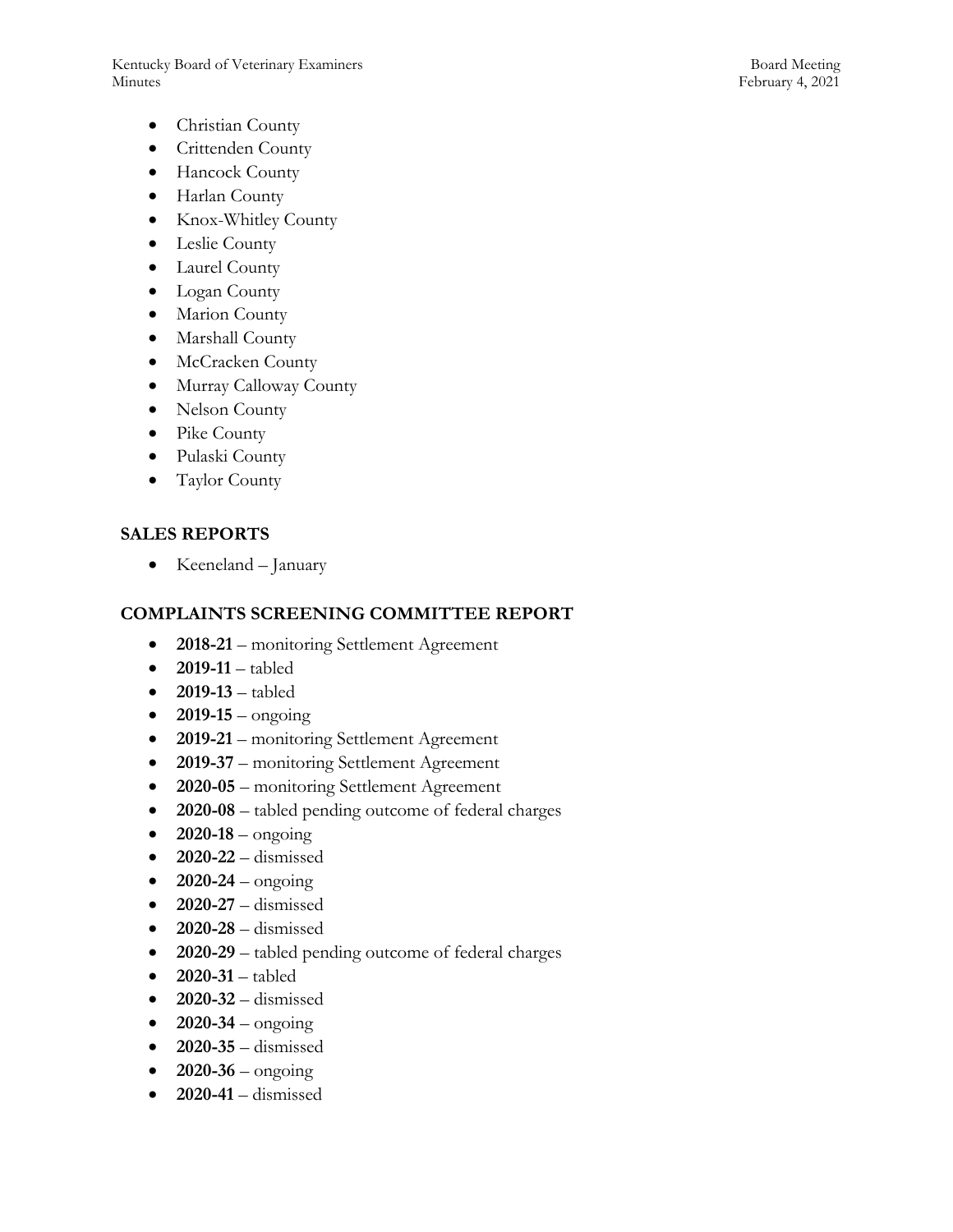Kentucky Board of Veterinary Examiners Board Meeting Board Meeting Minutes February 4, 2021

- **2020-42**  dismissed
- **2020-43**  monitoring Settlement Agreement
- $2020-44 \text{ongoing}$
- **2020-45**  dismissed
- **2020-46**  dismissed
- $2020-47 -$  ongoing
- **2020-48** ongoing
- $2020-49 \text{ongoing}$
- **2020-50**  dismissed
- $2020 51 \text{ongoing}$
- **2021-01**  ongoing
- $2021 02 \text{ongoing}$
- $2021 03 \text{ongoing}$
- $2021-04 \text{ongoing}$

Note which ones were assigned to an investigator

**A MOTION** was made by Ms. Piazza to approve the recommendations of the Complaints Screening Committee. The motion, seconded by Ms. Staton, passed unanimously.

#### **OPEN DISCUSSION / NEW BUSINESS**

- Questions pending from the Board's Office
	- o **U.S. Army Reserve Training Mission Project Inquiry - "Operation Coal Country"**

The Board discussed this project proposal. There was concern that the proposal stated this project had occurred in 2019, but the project organizers did not reach out to the KBVE at that time. The Members of the Board discussed [KRS 321.200\(](https://apps.legislature.ky.gov/law/statutes/statute.aspx?id=45325)1)(e), exemptions from application of chapter, as well as two major concerns:

- 1) The area targeted is not underserved (i.e., there are enough available veterinarians in the project area typically 15-20 min, at most 45 min.), but rather a statistically significant number of citizens in the area may experience financial hardships which makes paying for veterinary care challenging; and
- 2) The visiting Army veterinarians must provide provisions for aftercare, especially in the event the patient has an adverse reaction.

The Board determined that this project will not be approved by KBVE unless certain conditions are met, as follows:

- Provide clarification about the intent of the mission
- Understand the difference between underserved areas and areas of financial hardship
- **Provide a plan for provision for aftercare by partnering with local clinics** 
	- Medical records transfer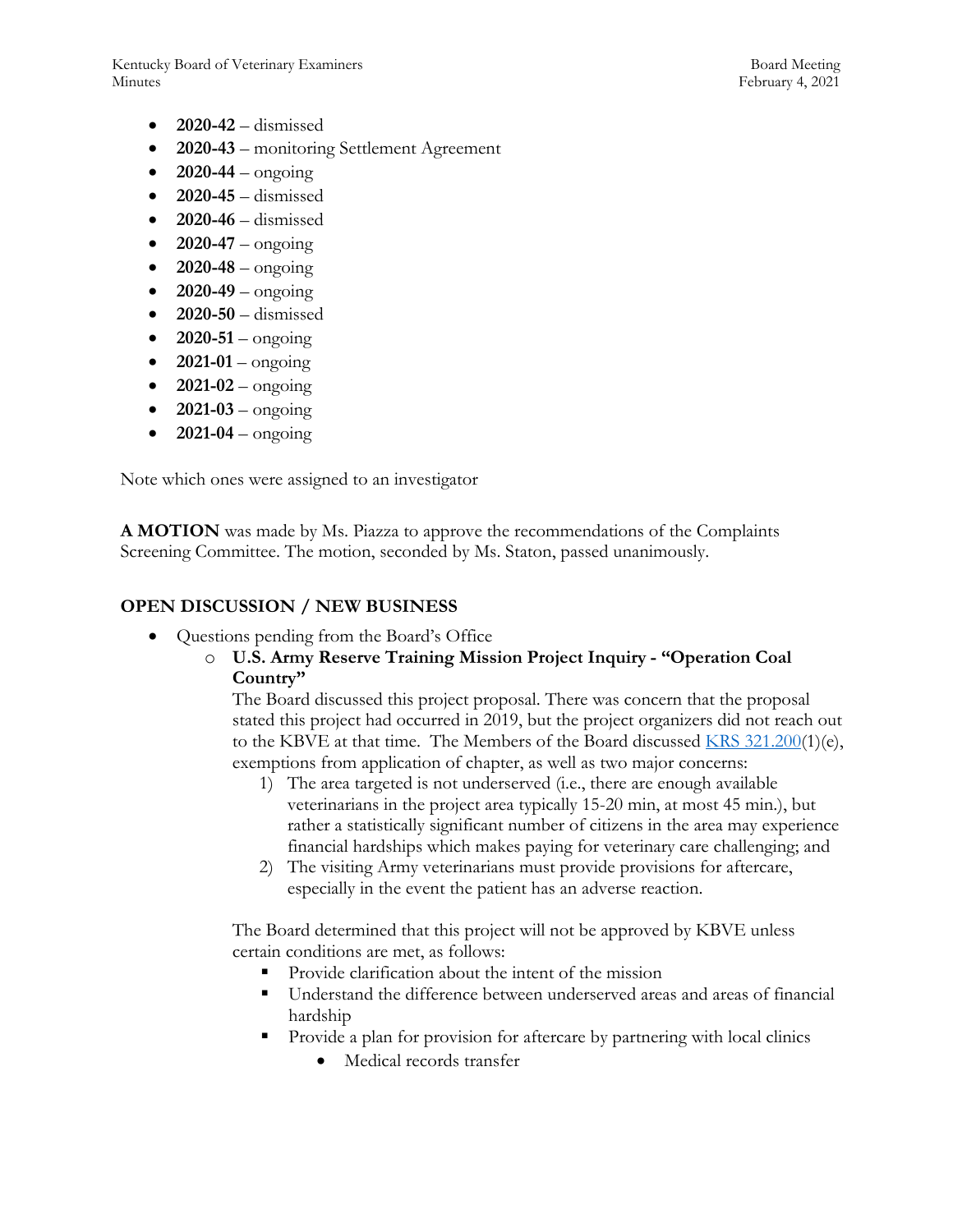- Arrangements for aftercare in the event of adverse reactions or complications following services received from any of the veterinary personnel on this mission
- Submit list of veterinary personnel on the mission and copies of active licenses / jurisdictional verifications held by these individuals
- Outreach to USDA APHIS to determine if there is special training required for food animal work, if that is part of the mission
- o **Rabies Law and Animal Control Officers access to medical records** [\(KRS 321.185\(](https://apps.legislature.ky.gov/law/statutes/statute.aspx?id=50450)3), and [KRS 258.015\)](https://apps.legislature.ky.gov/law/statutes/statute.aspx?id=48638)

Under current law, veterinarians are able to share information about the rabies vaccination status of a patient from the medical records as this is a public health issue. Of note, the records themselves are not copied and distributed, but veterinary staff are able to indicate the vaccine status of a patient.

#### o **Proposal from UK re CE Course Review**

The Members of the Board discussed this request. The Board denies the request, in large part because the KBVE already conducts CE reviews and approvals for free for proposed programs, even retroactively.

#### o **Owners vs. caretaker when owner is medically disabled, no POA**

The Board discussed this issue. An owner can designate a caretaker or agent without need for a legal document.

- In [KRS 321.185](https://apps.legislature.ky.gov/law/statutes/statute.aspx?id=50450), when defining the VCPR, the statute says "owner or other caretaker" without qualification.
- Throughout [201 KAR 16:500](https://apps.legislature.ky.gov/law/kar/201/016/500.pdf), there are multiple references to "a patient's owner (or the owner's agent)" without qualification.

**NEXT MEETING March 25, 2021 Online Zoom Meeting**

### **ADJOURNMENT**

Chairman Wills adjourned the meeting at 3:23 pm.

These Meeting Minutes were approved by the Board on March 25, 2021.

 $\sim$  every. Was  $\mathcal{D}(N)$ 

Steven J. Wills, DVM, Chairman of the Board

PRESIDING OFFICER: Steven J. Wills, DVM, Board Chairman Minutes Recorded by: Michelle Shane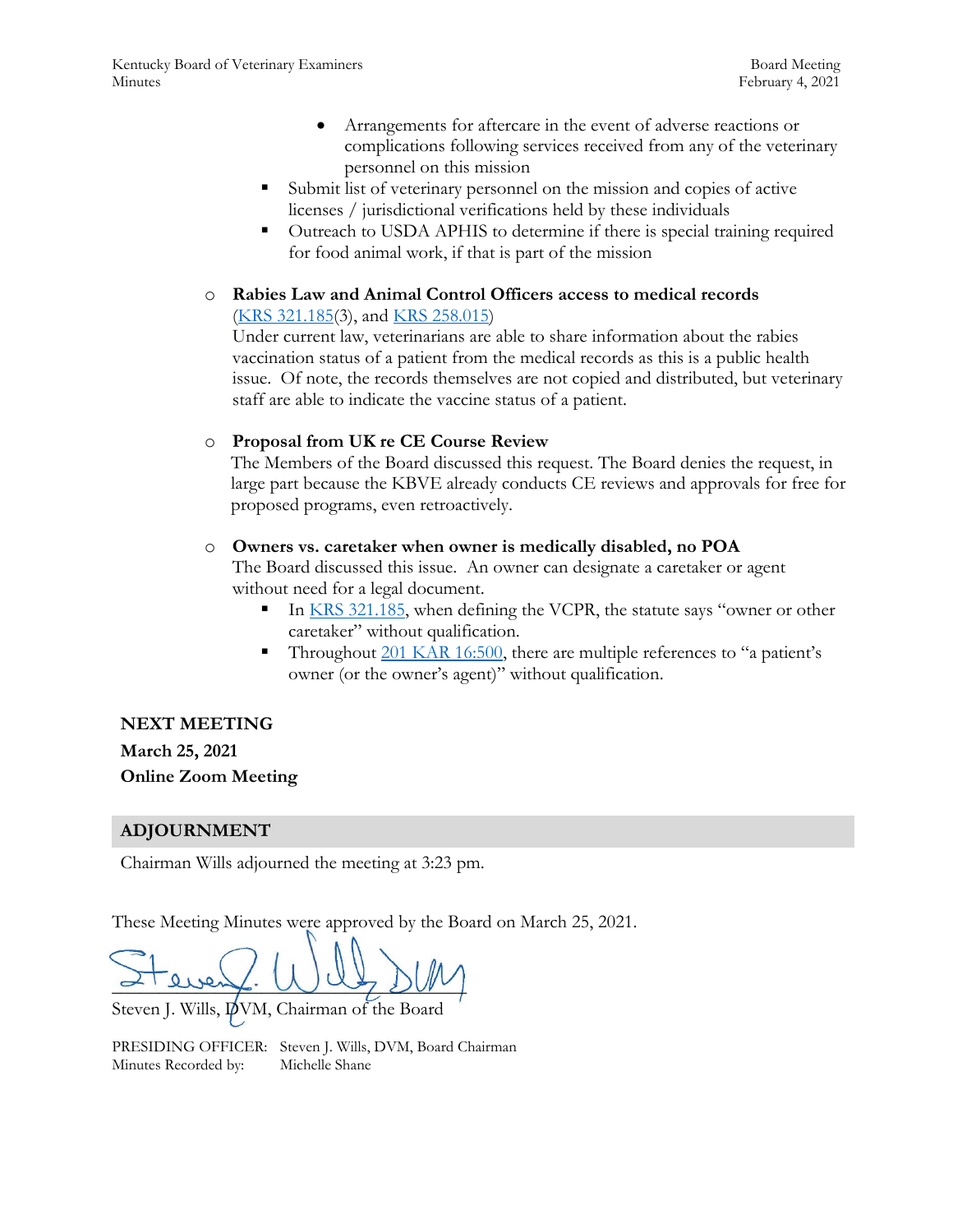

# **KENTUCKY BOARD OF VETERINARY EXAMINERS**

107 Corporate Drive, Second Floor, Frankfort, KY 40601 Office: 502-782-0273 • Fax: 502-695-5887 kybve.com  $\bullet$  yet $(\partial_k ky.gov)$ 

# **Special Meeting Agenda**

### **February 4, 2021 – Special Meeting, pe[r Executive Order 2020-215](https://governor.ky.gov/attachments/20200306_Executive-Order_2020-215.pdf)** & **[KRS 61.823](https://apps.legislature.ky.gov/law/statutes/statute.aspx?id=23047) Meeting Location: Video Teleconference Only**

- **Join the Zoom Meeting online:**  <https://us02web.zoom.us/j/81867264297?pwd=OGlJSTdKVGZhajV1MHBIOXpvVFlJUT09> Meeting ID: 818 6726 4297 Passcode: 972237
- One tap mobile +13017158592,,81867264297# US (Washington D.C) 13126266799,,81867264297# +US (Chicago)
- Or Dial by your location (any number will work):
	- +1 301 715 8592 US (Washington D.C)
	- +1 312 626 6799 US (Chicago)
	- +1 929 436 2866 US (New York)
	- +1 253 215 8782 US (Tacoma)
	- +1 346 248 7799 US (Houston)
	- +1 669 900 6833 US (San Jose))

Then enter Meeting ID: 818 6726 4297, Passcode: 972237

### 10:00 AM **COMMITTEE MEETINGS – CLOSED TO THE PUBLIC**

- Complaints Screening Committee
- Applications Committee
- 1:00 PM **CALL TO ORDER**

### **ROLL CALL / ESTABLISHMENT OF QUORUM**

### **CONFIRMATION OF PUBLIC NOTICE**

#### **READING OF MISSION STATEMENT**

#### **NEW BOARD MEMBER(S)**

#### Oath of Office

### **ANNUAL ELECTION OF CHAIR AND VICE CHAIR**

Elections

#### **CONSENT AGENDA**

- Board Meeting Minutes from December 3, 2020
- Budget Expenditures since 12/3 meeting
- Applications Committee Report on New Applications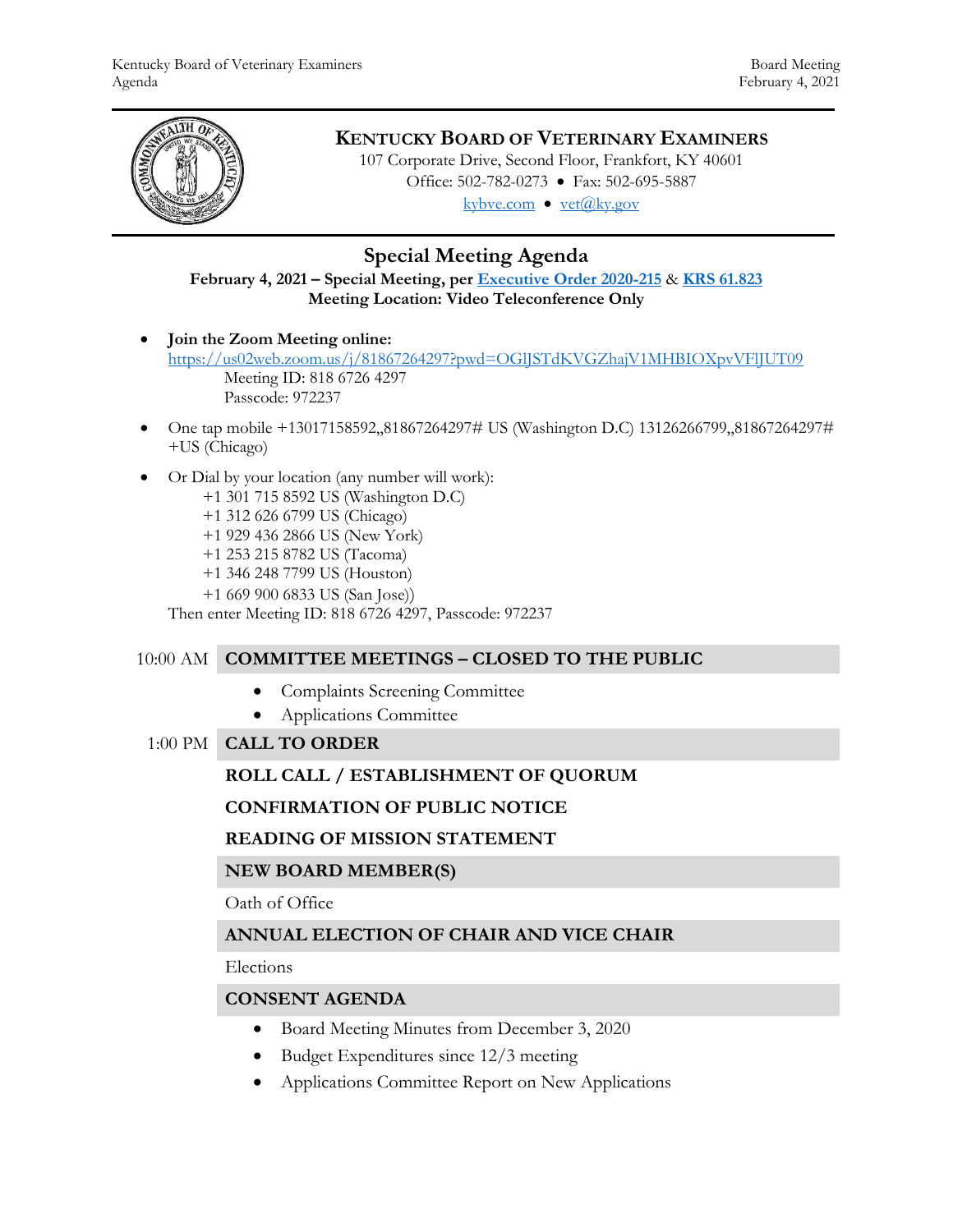- Applications Committee Report on New CE Requests
- Approval of Board Per Diem

### **BUSINESS AGENDA**

#### **SARS-CoV-2 / COVID-19 Update and Discussion**

• COVID-19 Vaccine schedule

### **BUDGET MATTERS**

- Allotment Increase Request update
- F.Y. 2022 Kentucky General Assembly Budget
- Long-term Temp Assistance

### **OLD BUSINESS**

- **Vet & Vet Tech Licensure Renewal Update**
- **AAVSB Update**
	- o Call for Nominations
- **Industrial Hemp**

#### **LICENSURE STATUS REPORT**

### **APPLICATIONS COMMITTEE REPORT**

#### **WELLNESS COMMITTEE REPORT**

#### **GOVERNMENT AFFAIRS COMMITTEE**

• Practice Act Review Update

#### **EDUCATION AND OUTREACH COMMITTEE**

- Euthanasia Course Curriculum Update
- Ketamine / other substances not allowable in shelters

#### **SALES REPORTS**

Keeneland - January

#### **INVESTIGATOR'S REPORT**

Periodic Shelter Inspections:

- Allen County
- Barren County-Glasgow
- Bowling Green-Warren County
- Breckinridge County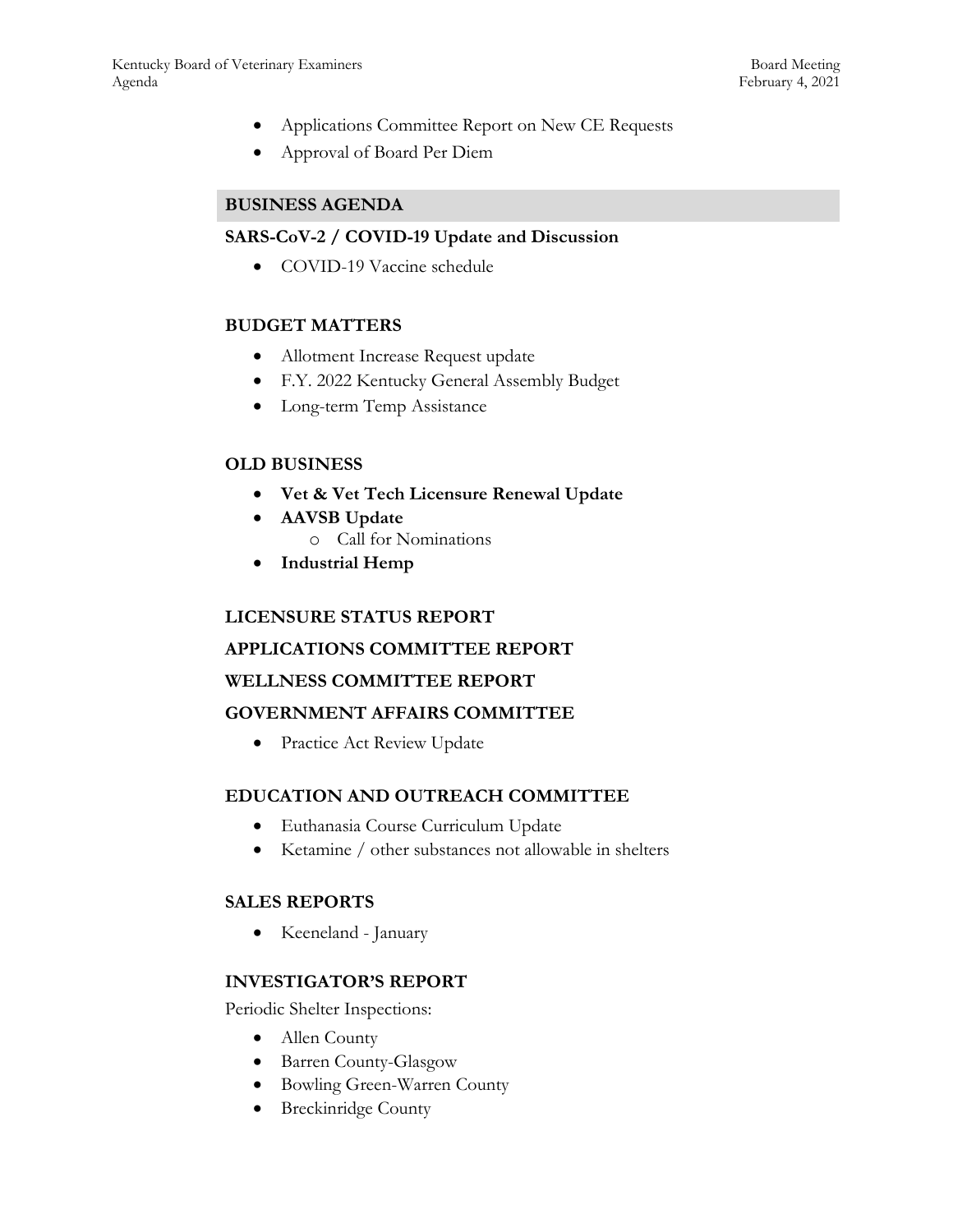- Butler County
- Calloway Animal Shelter
- Calloway County
- Christian County
- Crittenden County
- Daviess County
- Hancock County
- Harlan County
- Knox-Whitley County
- Leslie County
- Laurel County
- Logan County
- Marion County
- Marshall County
- McCracken County
- Nelson County
- Ohio County
- Pike County
- Pulaski County
- Taylor County

### **COMPLAINTS SCREENING COMMITTEE REPORT**

- **2018-21**
- **2019-11**
- **2019-13**
- **2019-15**
- **2019-21**
- **2019-37**
- **2020-05**
- **2020-08**
- **2020-18**
- **2020-22**
- **2020-24**
- **2020-27**
- 
- **2020-28**
- **2020-29**
- **2020-31**
- **2020-32**
- **2020-34**
- **2020-35**
- **2020-36**
- **2020-41**